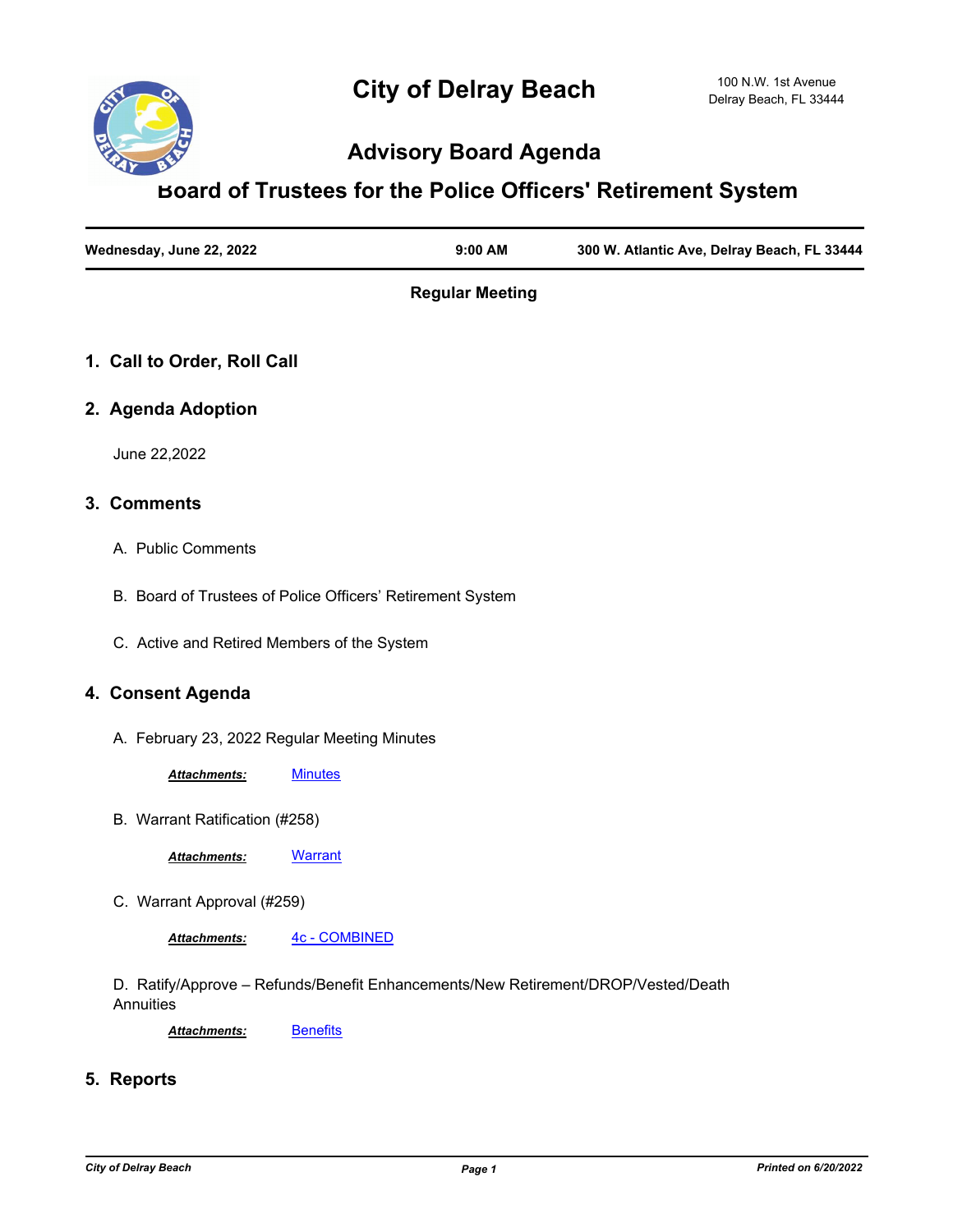- A. Marcum LLP Moises Arizo, Scott Montgomery
- i. September 30, 2021 Audit Report

Attachments: [Report](http://delraybeach.legistar.com/gateway.aspx?M=F&ID=aa67403d-ec16-4747-8712-b7300c1b7826.pdf)

B. 2021 Annual State Report – Lisa Castronovo

Attachments: [Report](http://delraybeach.legistar.com/gateway.aspx?M=F&ID=fa7c35b9-d27f-4e23-8279-b907907a840a.pdf)

- C. Gabriel, Roeder, Smith & Company, Actuary Jeffrey Amrose
- i. October 1, 2021 Actuarial Valuation

Attachments: [Report](http://delraybeach.legistar.com/gateway.aspx?M=F&ID=5e6a8225-e71d-427c-a29c-bd065046930b.pdf)

D. AndCo Consulting, Investment Consultant - Brendon Vavrica

Attachments: [Report](http://delraybeach.legistar.com/gateway.aspx?M=F&ID=9426c78e-817e-455b-995a-0556e3325205.pdf)

i. Portfolio Performance Review - Quarter End March 31, 2022

Attachments: [Report](http://delraybeach.legistar.com/gateway.aspx?M=F&ID=1e32a211-4cf4-4eab-9ee3-592df40cc09b.pdf)

ii. Flash Report – May 2022

*Attachments:* [Report](http://delraybeach.legistar.com/gateway.aspx?M=F&ID=22eb5742-428b-4794-b1f7-9f420dad02e8.pdf)

iii. Small Cap Equity Review

Attachments: [Report](http://delraybeach.legistar.com/gateway.aspx?M=F&ID=d50b9e43-7f53-436d-a6d7-bf00231a2229.pdf)

- iv. IPS Review
- v. Performance Comparison of newer Managers
- E. Sugarman Susskind Braswell & Herrera, Legal Counsel Pedro Herrera
- i. Petition for Disability Benefit Enhancements, Fred Zieglar

Attachments: [Report](http://delraybeach.legistar.com/gateway.aspx?M=F&ID=b9f6f10d-e65b-414c-83bc-96b95bee6d81.pdf)

F. Pension Administrator's Report – Lisa Castronovo

Attachments: [Report](http://delraybeach.legistar.com/gateway.aspx?M=F&ID=3535fa28-f010-4461-9fe7-f85e6edf6d29.pdf)